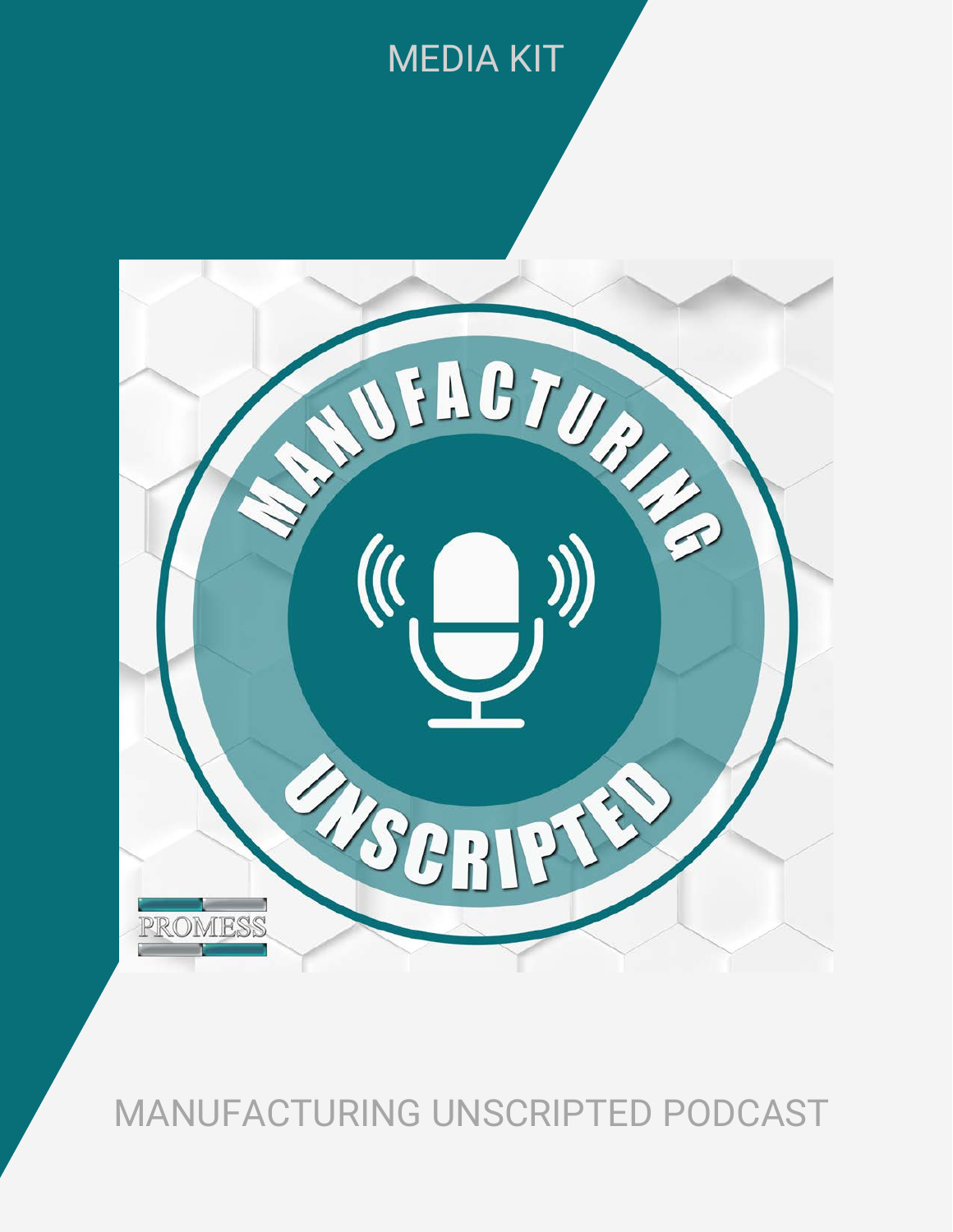



## ABOUT

Manufacturing Unscripted is a podcast presented by Promess Incorporated. The idea came about in 2020, when the founders wanted to create a platform for manufacturing leaders to share new innovations, technology and ideas with you. The manufacturing industry is always evolving and we want to help you to stay up to date on the latest trends and technology.

Schedule: Podcast will launch June 2021. Episodes will be released every other Monday.

# OUR AUDIENCE

The podcast is for anyone interested in the manufacturing industry. From the CEO to the guy on the shop floor, this podcast is for you.

### THE TEAM



**Matt Rall** Host Mechanical Engineer



**Lauren Rall** Producer Marketing Content Manager



**Ben Parsons Editor** Video Coordinator

## TRAILER + EPISODES



**Manufacturing Unscripted Trailer**



**Ep. 03 - EMAP, An Origins Story Part 1 w/ Glenn Nausley**



**Ep. 04 - EMAP, An Origins Story Part 2 w/ Glenn Nausley**



**Ep. 05- Gordon Splete - Cincinnati Test Systems**



**Ep. 06 - Paul Mellander - Keller Technology Corporation**